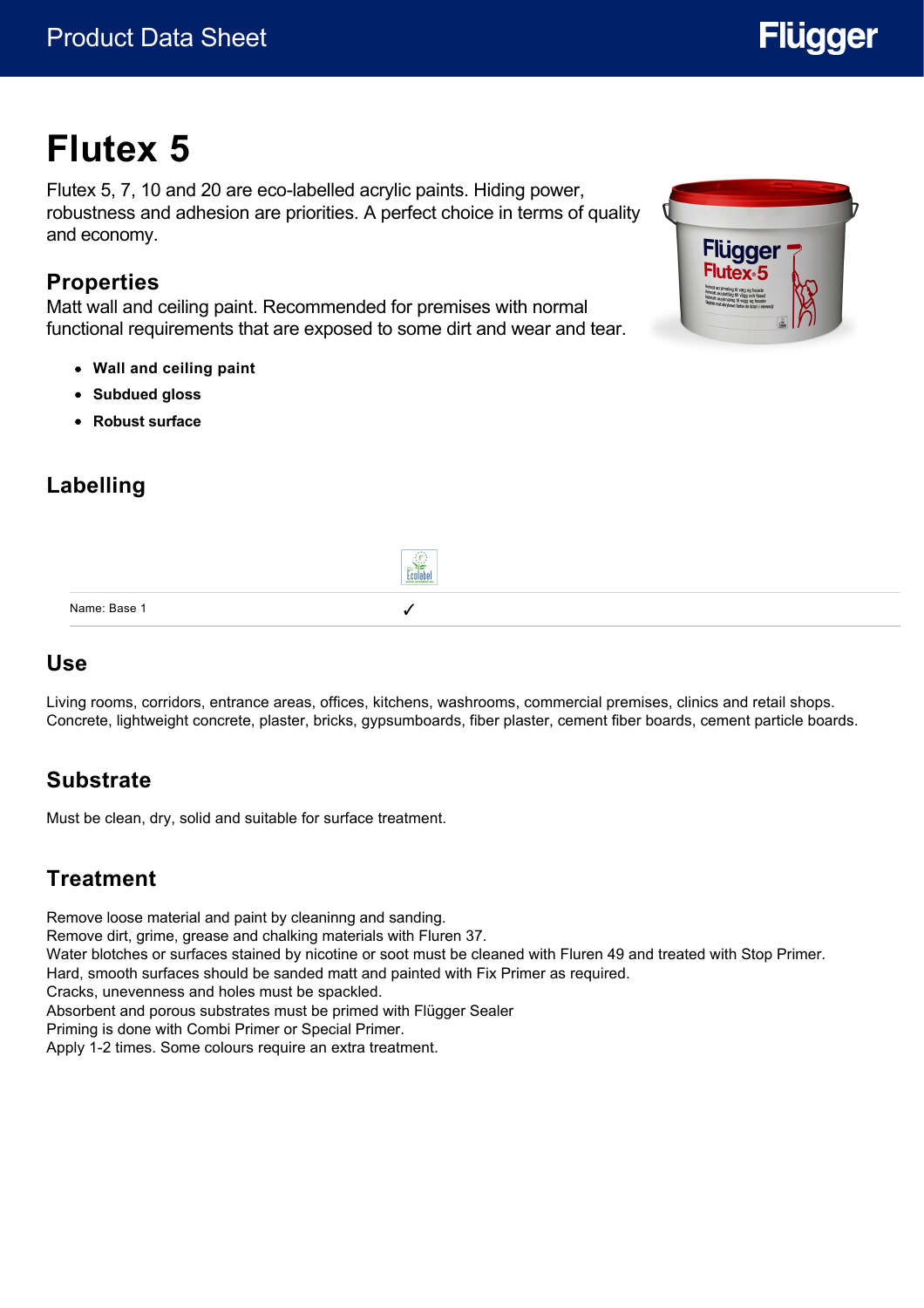# **Application**

Brush, roller or spray Decide your choice of tool/utensil depending on the finish Apply wet on wet and finish by brushing/rolling in the same direction Always use the same batch number on contiguous/unbroken surfaces Differences in surface structure can result in colour deviation Cold/heat can affect the viscosity of the material Material temperature for spray painting, min. 12°C Condensation during drying/curing must not occur. Cold and increased humidity extends drying time, full curing and recoat interval Increased temperature and low atmospheric humidity reduce drying time and full curing Always perform a test treatment for a check and acceptance of adhesion and result

### **Expected result**

Matt strong surface.

Uniform even structure with subdued gloss.

Withstands cleaning including spot cleaning with mild detergents without abrasives, soft brush, water and cloth. Strong especially dark shades are more delicate than light by wear and touch.

Chalking from strong shades due to excess pigment may occur.

Does not block strike-through from knots or water-soluble colourants, water stains and nicotine.

Exercise care in loading the surface until the paint is fully cured.

# **Environmental information**

Clean off the paint from tools and wash them with water. Bring remains of fluent paint to the local recycling centre. Minimize your paint waste by pre-estimating how much paint you need. Keep the leftover paint for future use so you can effectively reduce the environmental impact.

**Storage:** Cool, frost free and tightly closed

## **Technical Data**

| Product Type                                                                 | Acrylic paint                 |
|------------------------------------------------------------------------------|-------------------------------|
| Gloss                                                                        | 5; Matte                      |
| Density (kgs/l)                                                              | 1.48                          |
| Solids Weight %                                                              | 59                            |
| Solids Vol. %                                                                | 42                            |
| Nominal spreading rate (m <sup>2</sup> /ltr.)                                | 8                             |
| Min. working temp. during application and drying/curing                      | Min. $+10^{\circ}$ C          |
| Humidity                                                                     | Max. humidity 80 % RH.        |
| Drying time at 20° C, 60 % RH (Hours)                                        | $\mathbf{1}$                  |
| Recoatable at 20° C, 60 % RH (Hours)                                         | 4                             |
| Fully cured at 20° C, 60 % RH (Days)                                         | 28                            |
| Emission acc. to ISO 16000-9:2011 (< $\mu$ g/m <sup>2</sup> h after 28 days) | 190                           |
| Washability acc. to EN-13300/ISO-11998                                       | Class 1                       |
| Dilution                                                                     | Water, is usually not diluted |
| Cleaning of Tools etc.                                                       | Water                         |